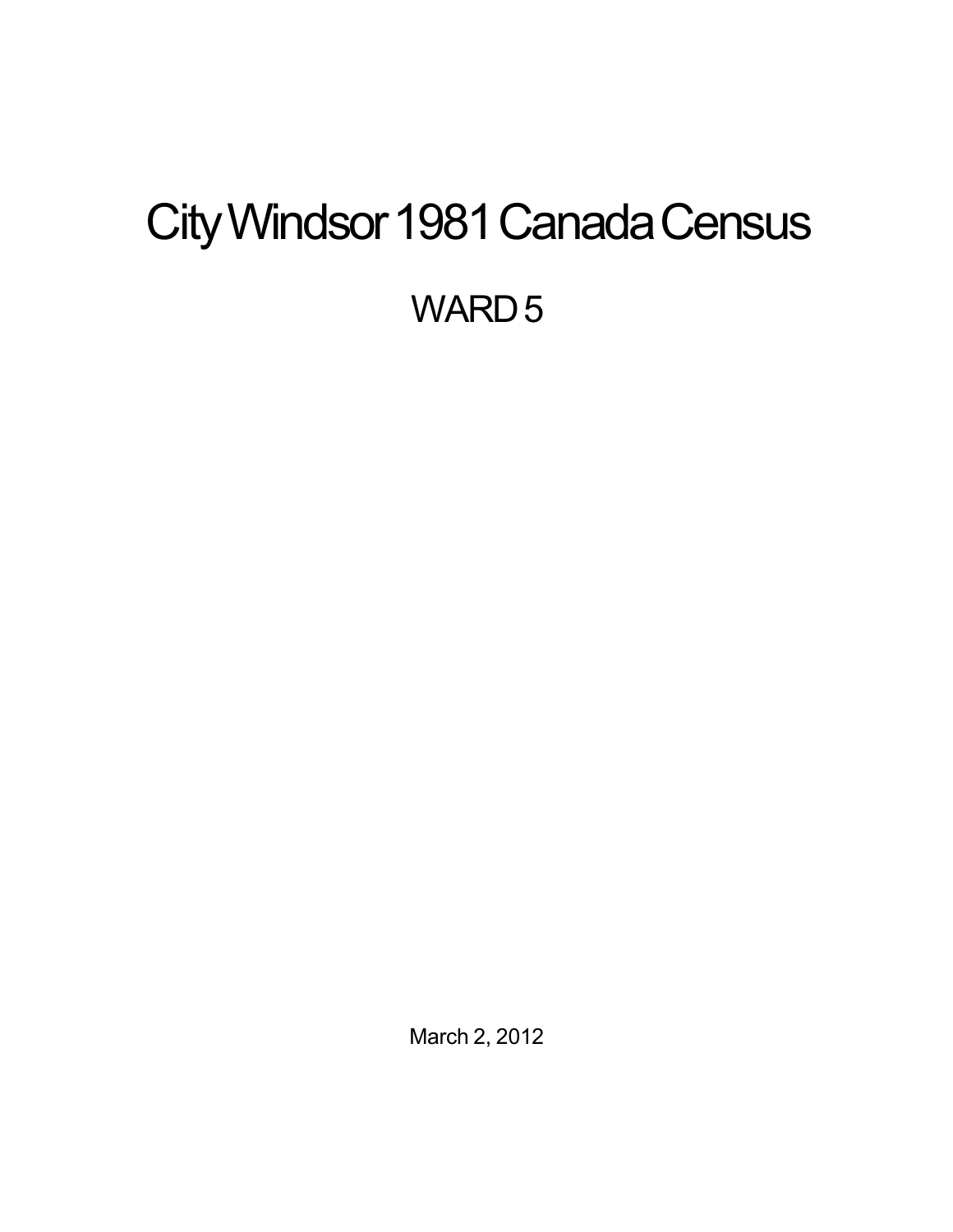## **Table of Contents**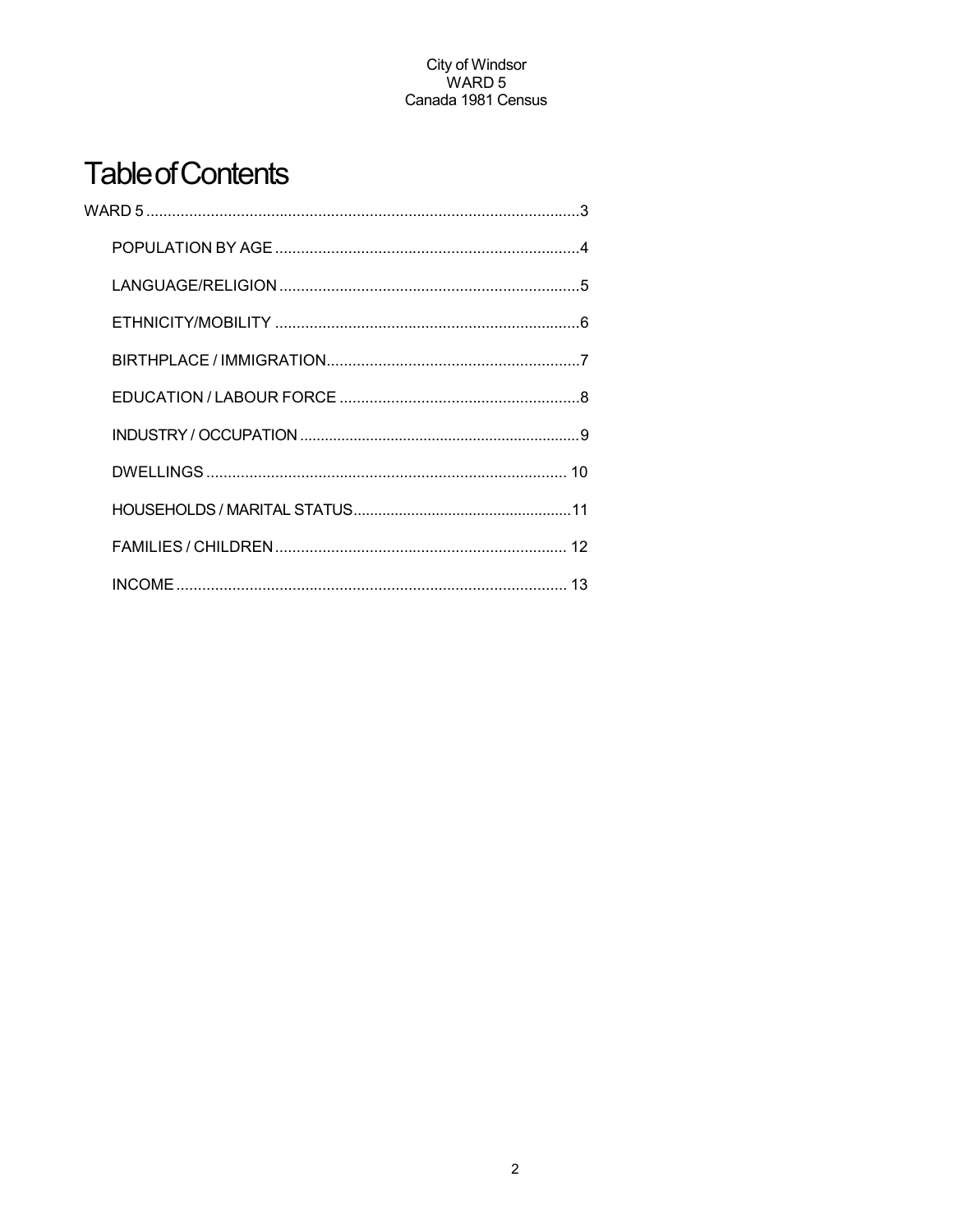## WARD 5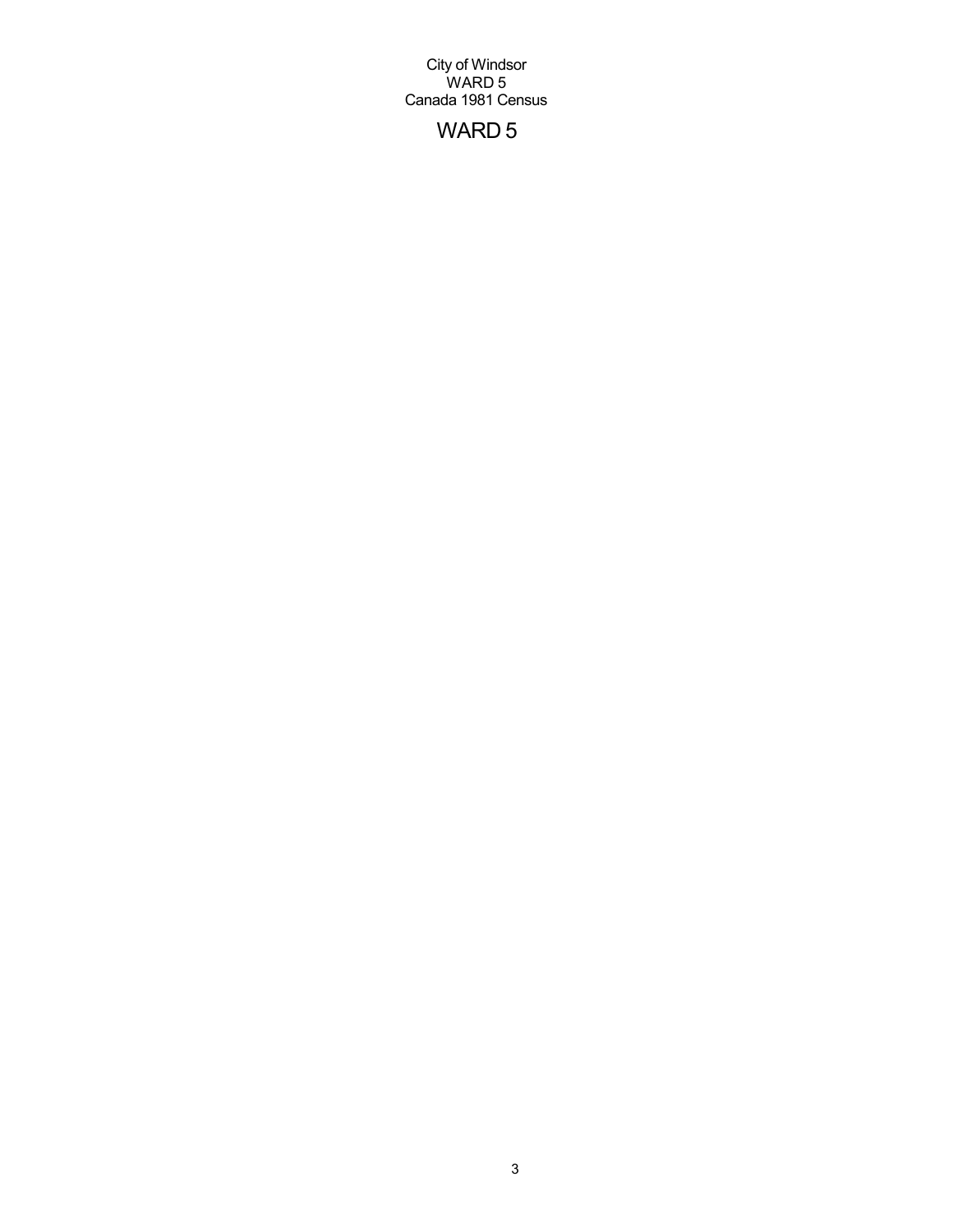## POPULATIONBYAGE

| POPULATION BY AGE                                           | <b>WARD 5</b>        |    |
|-------------------------------------------------------------|----------------------|----|
| <b>Total population</b><br>Population where (% base) 41,835 | 41,837               |    |
| census data are available.                                  |                      |    |
| <b>Male Population</b>                                      | 20,42549%            |    |
| <b>Female Population</b>                                    | 21,44051%            |    |
| By Age                                                      |                      |    |
| $0 - 4$ years                                               | 3,335                | 8% |
| $5 - 9$ years                                               | 3,625                | 9% |
| 10 - 14 years                                               | 3,640                | 9% |
| 15 - 19 years                                               | 3,725 9%             |    |
| $20 - 24$ years                                             | 3,415 8%             |    |
| $25 - 29$ years                                             | 3,785 9%             |    |
| 30 - 34 years                                               | 3,900 9%<br>3,125 7% |    |
| 35 - 39 years<br>40 - 44 years                              | 2,335 6%             |    |
| 45 - 49 years                                               | 1,995 5%             |    |
| 50 - 54 years                                               | 2,110 5%             |    |
| 55 - 59 years                                               | 1.935 5%             |    |
| 60 - 64 years                                               | 1,535 4%             |    |
| 65 - 69 years                                               | 1,230 3%             |    |
| 70 - 74 years                                               | 870                  | 2% |
| 75 years and over                                           | 1,280                | 3% |
| Ratio of males/females                                      | 0.95                 |    |
|                                                             |                      |    |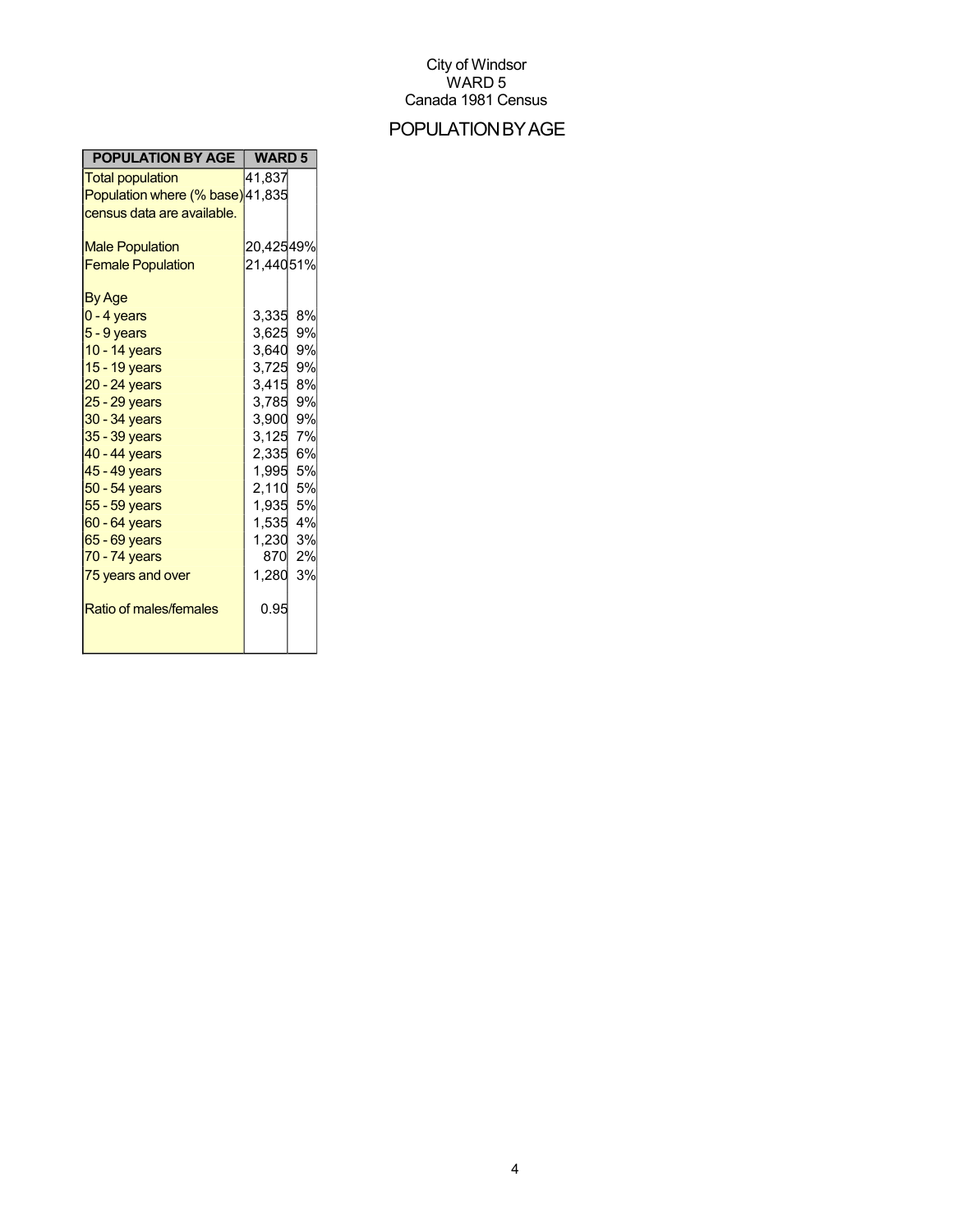## LANGUAGE/RELIGION

| <b>LANGUAGE/RELIGION</b>                                                                                                                                            | <b>WARD5</b>                                                                     |                                            |
|---------------------------------------------------------------------------------------------------------------------------------------------------------------------|----------------------------------------------------------------------------------|--------------------------------------------|
| Total Population (% base)                                                                                                                                           | 41,835                                                                           |                                            |
|                                                                                                                                                                     |                                                                                  |                                            |
| <b>By Mother Tongue</b>                                                                                                                                             |                                                                                  |                                            |
| <b>English</b><br>French<br>German<br><b>Dutch</b><br><b>Polish</b><br>Italian<br><b>Ukrainian</b><br><b>Indian &amp; Inuktitut</b><br><b>Other languages</b>       | 32,07577%<br>2,545<br>730<br>205<br>240<br>1,655 4%<br>3,925                     | 6%<br>2%<br>0%<br>1%<br>430 1%<br>0%<br>9% |
| Total Population (% base)                                                                                                                                           | 41,835                                                                           |                                            |
| <b>By Official Language</b>                                                                                                                                         |                                                                                  |                                            |
| <b>English only</b><br><b>French only</b><br><b>Both English and French</b><br><b>Neither English nor French</b>                                                    | 36,85088%<br>4,29010%<br>405                                                     | 60 0%<br>1%                                |
| <b>By Religion</b>                                                                                                                                                  |                                                                                  |                                            |
| Catholic<br>Protestant<br><b>United Church</b><br>Anglican<br><b>Eastern Orthodox</b><br>Jewish<br>No religious Preference<br><b>Eastern Non-Christian</b><br>Other | 21,96052%<br>15,03536%<br>4,64511%<br>4,77011%<br>1,435<br>2,190 5%<br>900<br>10 | 3%<br>120 0%<br>2%<br>0%                   |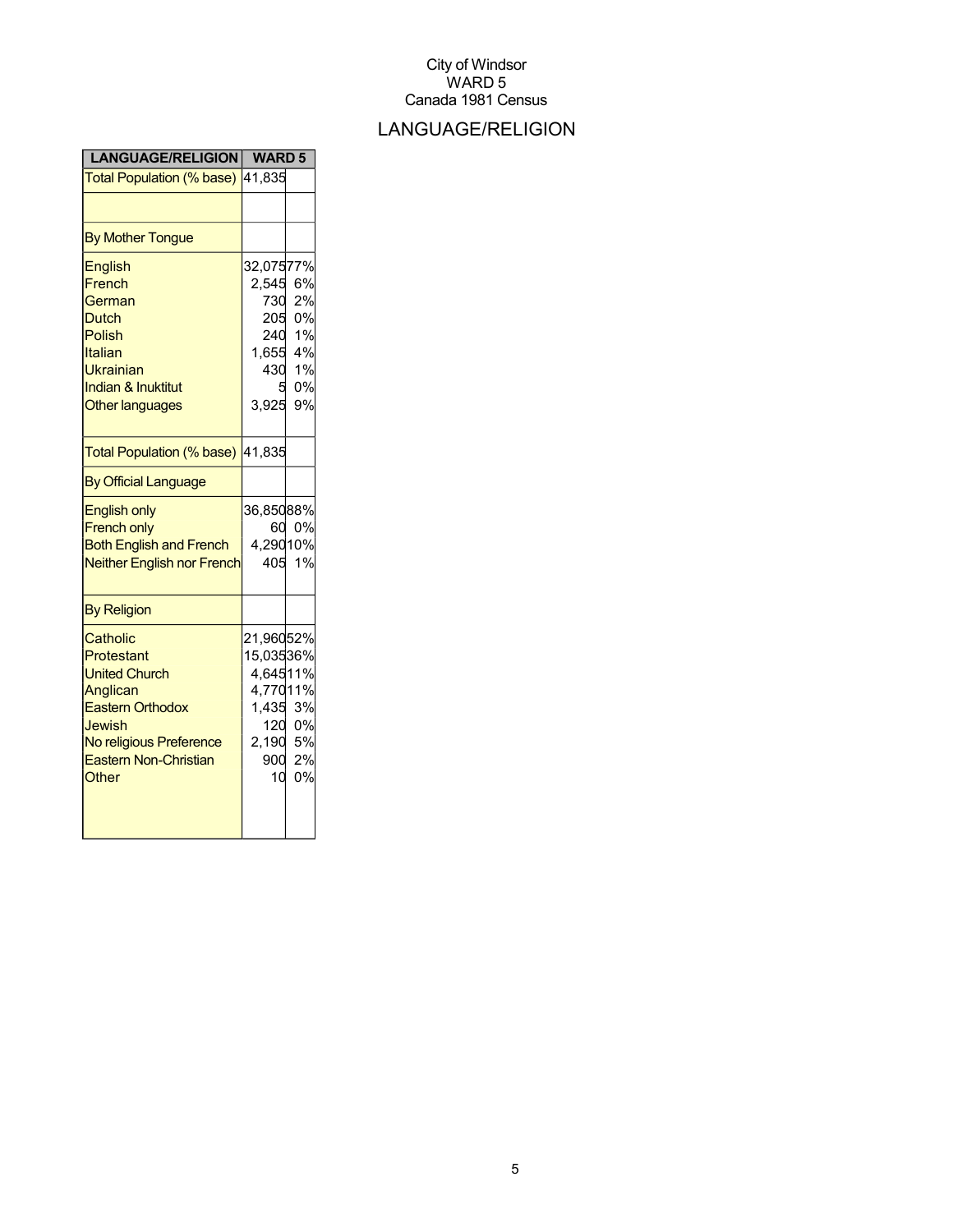## ETHNICITY/MOBILITY

| <b>ETHNICITY/MOBILITY</b>                                                                                                                                                            | <b>WARD 5</b>                                                                   |                                              |
|--------------------------------------------------------------------------------------------------------------------------------------------------------------------------------------|---------------------------------------------------------------------------------|----------------------------------------------|
| Total Population (% base)                                                                                                                                                            | 41,835                                                                          |                                              |
|                                                                                                                                                                                      |                                                                                 |                                              |
| <b>By Ethnic Origin</b>                                                                                                                                                              |                                                                                 |                                              |
| <b>British</b><br>French<br><b>Aboriginal peoples</b><br>German<br>Italian<br>Ukrainian<br><b>Dutch</b><br>Polish<br>Scandanavian<br>Other single origins<br><b>Multiple origins</b> | 17,63542%<br>5,93014%<br>70<br>1,350<br>2,530 6%<br>145<br>6,59516%<br>5,56513% | 0%<br>3%<br>740 2%<br>450 1%<br>575 1%<br>0% |
| <b>By Mobility Status</b>                                                                                                                                                            |                                                                                 |                                              |
| Population 5 years $+(%$ base) 38,290                                                                                                                                                |                                                                                 |                                              |
| <b>Non-movers</b><br><b>Movers</b><br>Non-migrants<br><b>Migrants</b><br>From same province<br>From different province<br><b>From outside Canada</b>                                 | 19,41551%<br>18,89049%<br>13,34535%<br>5,55014%<br>3,73510%<br>1,190            | 605 2%<br>3%                                 |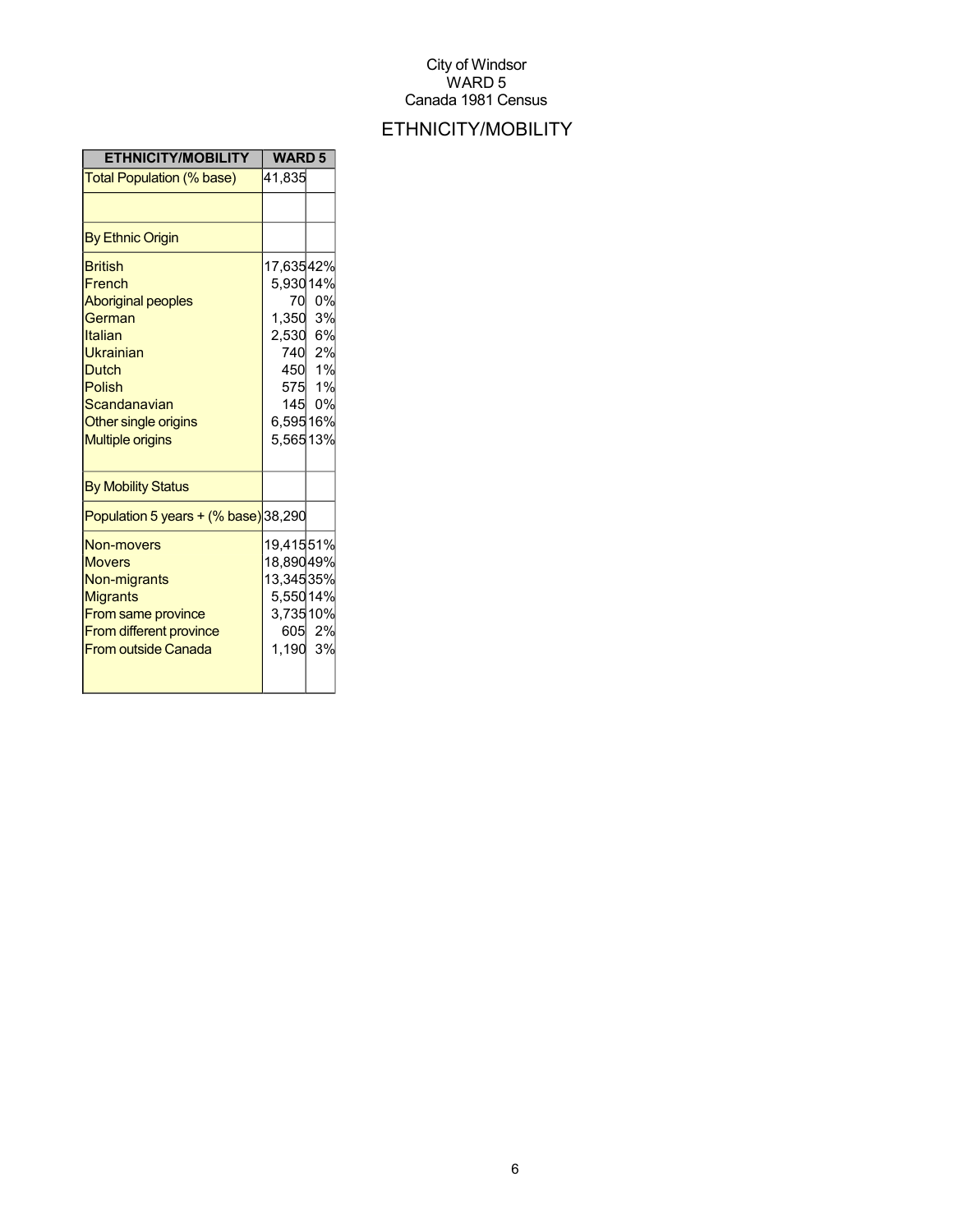## BIRTHPLACE/IMMIGRATION

| <b>BIRTHPLACE / IMMIGRATION</b>                                                                                                                                                                                                                            | <b>WARD5</b>                                                                             |                                      |
|------------------------------------------------------------------------------------------------------------------------------------------------------------------------------------------------------------------------------------------------------------|------------------------------------------------------------------------------------------|--------------------------------------|
| Total Population (% base)                                                                                                                                                                                                                                  | 41,835                                                                                   |                                      |
|                                                                                                                                                                                                                                                            |                                                                                          |                                      |
| <b>By Place of Birth</b>                                                                                                                                                                                                                                   |                                                                                          |                                      |
| <b>Born in Canada</b><br>In this province<br><b>Another province in Canada</b><br><b>Born outside Canada</b><br><b>United States of America</b><br><b>Other Americas</b><br><b>United Kingdom</b><br><b>Other Europe</b><br>Asia<br><b>Other countries</b> | 31,900 76%<br>29,01069%<br>2,890<br>9,67023%<br>940<br>135<br>2,220<br>4,56011%<br>1,490 | 7%<br>2%<br>0%<br>5%<br>4%<br>355 1% |
| <b>Total Immigrant Population</b><br>$(% \mathcal{L}_{0})$ (% base)                                                                                                                                                                                        | 9,670                                                                                    |                                      |
| By Period of Immigration                                                                                                                                                                                                                                   |                                                                                          |                                      |
| Before 1945<br>1945 - 1954<br>1955 - 1969<br>1970 - 1977<br>1978 - 1981<br>By Age at Immigration                                                                                                                                                           | 1,22513%<br>1,51516%<br>3,45036%<br>2,67528%<br>735                                      | 8%                                   |
| $0 - 4$ years<br>$5 - 19$ years<br>20 years and over                                                                                                                                                                                                       | 1,460 15%<br>2,70028%<br>5,38056%                                                        |                                      |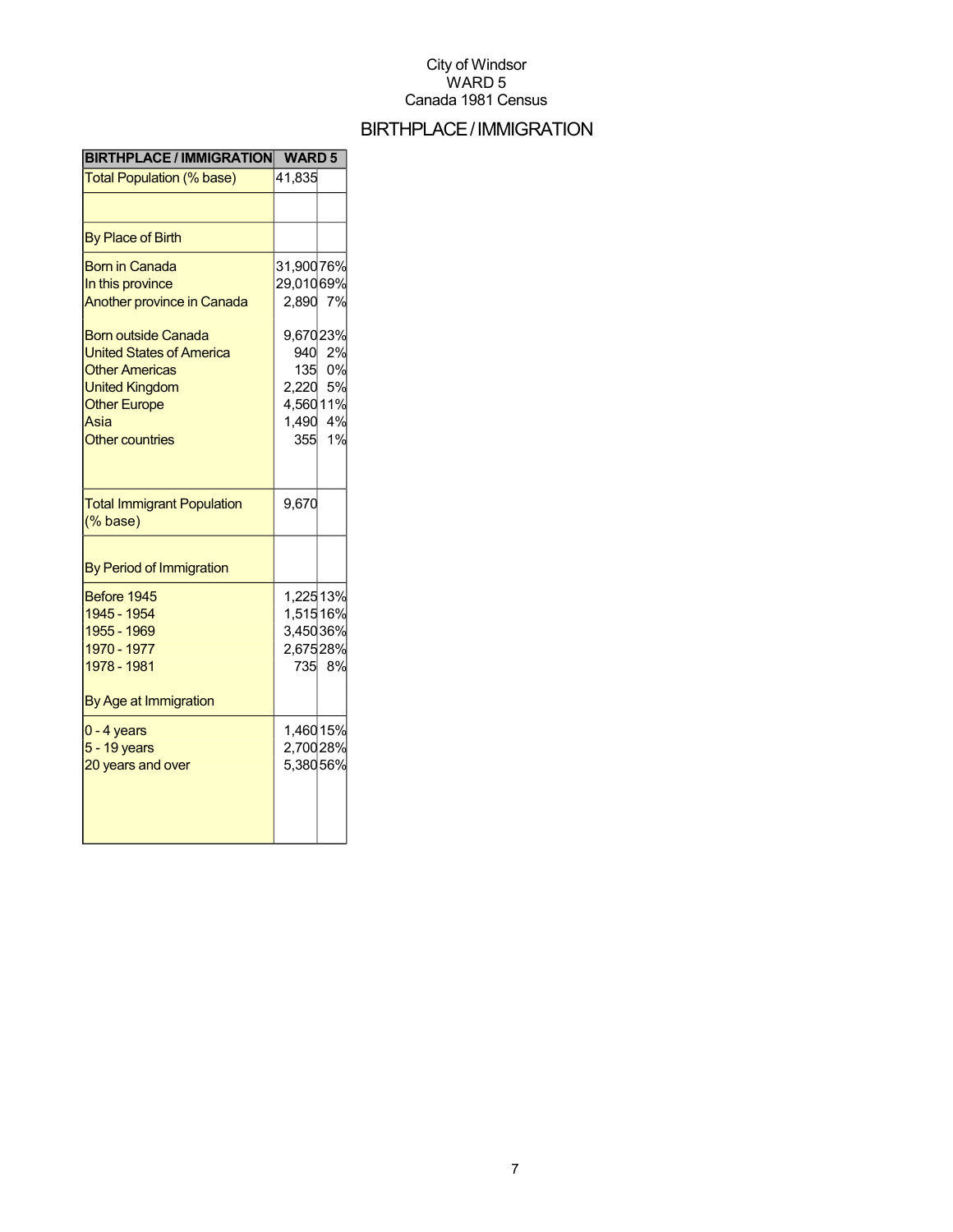## EDUCATION/LABOURFORCE

| <b>EDUCATION / LABOUR FORCE</b>                                                                                                                                            | <b>WARD 5</b>                                                     |    |
|----------------------------------------------------------------------------------------------------------------------------------------------------------------------------|-------------------------------------------------------------------|----|
| Population 15 years + (% base)                                                                                                                                             | 31,060                                                            |    |
|                                                                                                                                                                            |                                                                   |    |
| By Highest Level of Schooling                                                                                                                                              |                                                                   |    |
| Less than grade 9<br>Grade 9-13, no secondary cert<br>Grade 9-13, secondary certif.<br>Trade certificate or diploma<br>University without degree<br>University with degree | 3,60512%<br>8,65528%<br>4,52515%<br>1,110 4%<br>1,935 6%<br>2,930 | 9% |
| <b>By Labour Force</b>                                                                                                                                                     |                                                                   |    |
| Population 15 years+ (% base)                                                                                                                                              | 31,060                                                            |    |
| Not in labour force                                                                                                                                                        | 10,61034%                                                         |    |
| In labour force (% base)<br>Employed<br>Unemployed                                                                                                                         | 20,455<br>18,37090%<br>2,08510%                                   |    |
| <b>Labour Force</b>                                                                                                                                                        |                                                                   |    |
| <b>Total Exper. Labour Force</b><br><b>Paid workers</b><br>Paid workers mostly full time<br>Self employed<br><b>Unpaid family workers</b>                                  | 19,985<br>19,470<br>12,090<br>495<br>10                           |    |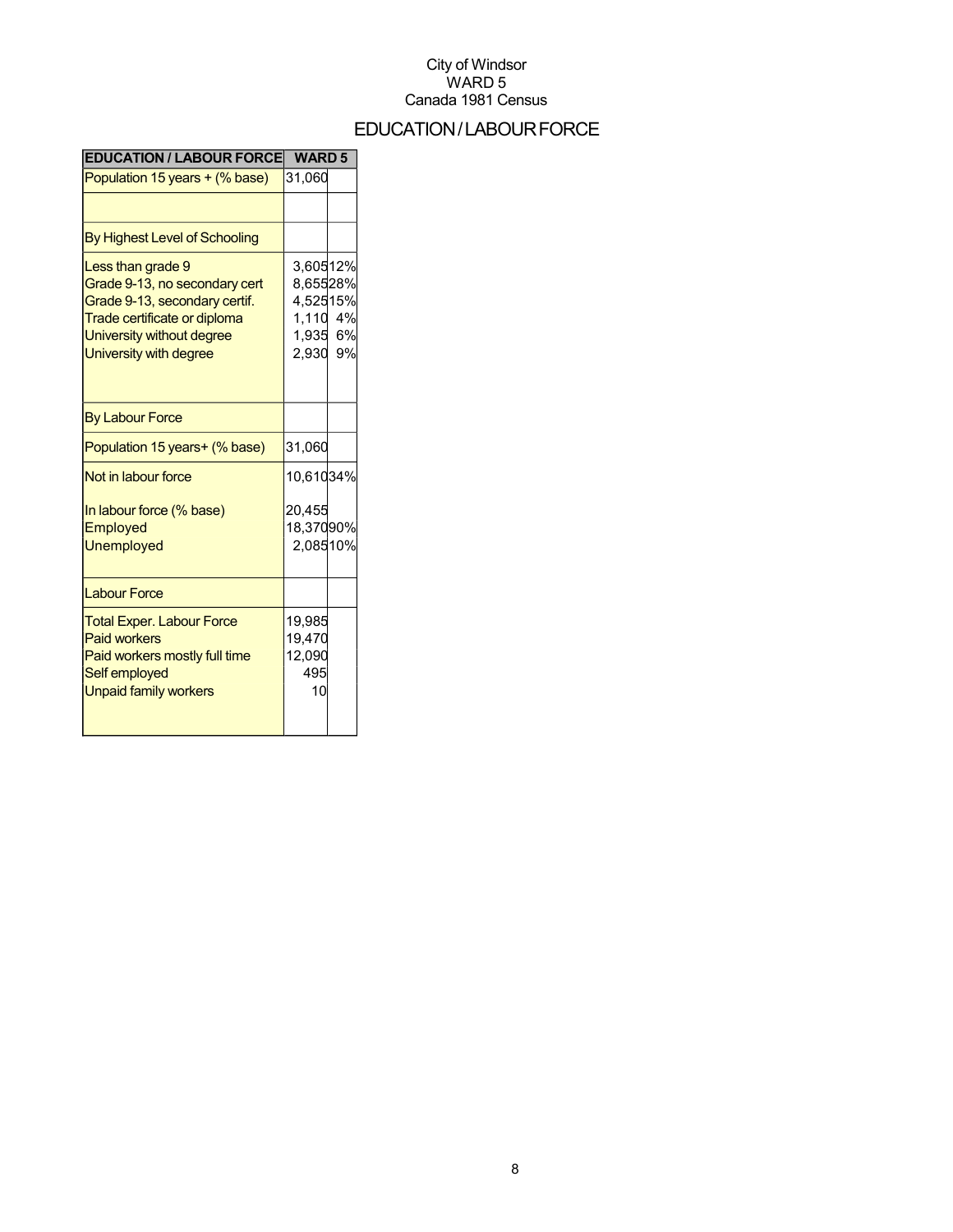## INDUSTRY/OCCUPATION

| <b>INDUSTRY / OCCUPATION</b>                                                                                                                                                                                                                                                                                                                                                                                                        | <b>WARD 5</b>                                                                                                         |                                                                  |
|-------------------------------------------------------------------------------------------------------------------------------------------------------------------------------------------------------------------------------------------------------------------------------------------------------------------------------------------------------------------------------------------------------------------------------------|-----------------------------------------------------------------------------------------------------------------------|------------------------------------------------------------------|
| By all Industries (% base)                                                                                                                                                                                                                                                                                                                                                                                                          | 20,250                                                                                                                |                                                                  |
| Agricultural & rel. services<br>Manufacturing<br>Construction<br><b>Business service</b><br>Government service<br><b>Forestry</b><br>Fishing & trapping<br>Mines quarries oil wells<br>Transprt., Commun. & utility<br>Trade<br>Finance, ins. and real estate                                                                                                                                                                       | 75<br>6,78033%<br>995<br>5,73528%<br>895<br>15<br>10<br>1,025<br>3,09015%<br>1,155                                    | 0%<br>5%<br>4%<br>0%<br>0%<br>20 0%<br>5%<br>6%                  |
| <b>By all Occupations</b>                                                                                                                                                                                                                                                                                                                                                                                                           | 20,275                                                                                                                |                                                                  |
| Managerial, administrative<br>Tech, social, religion, art<br><b>Teaching and related</b><br><b>Medicine and health</b><br><b>Clerical and related</b><br><b>Sales</b><br>Service<br><b>Farming and horticultural</b><br>Other primary industries<br>Processing<br><b>Machining and related</b><br><b>Construction trades</b><br><b>Transport equipmnt. operating</b><br>Oth. crafts & equip. operatng<br>Occupations not classified | 1,450 7%<br>1,140<br>1,000<br>1,020<br>3,60518%<br>2,07510%<br>2,19511%<br>165<br>25<br>570<br>4,22021%<br>475<br>470 | 6%<br>5%<br>5%<br>1%<br>0%<br>3%<br>890 4%<br>2%<br>880 4%<br>2% |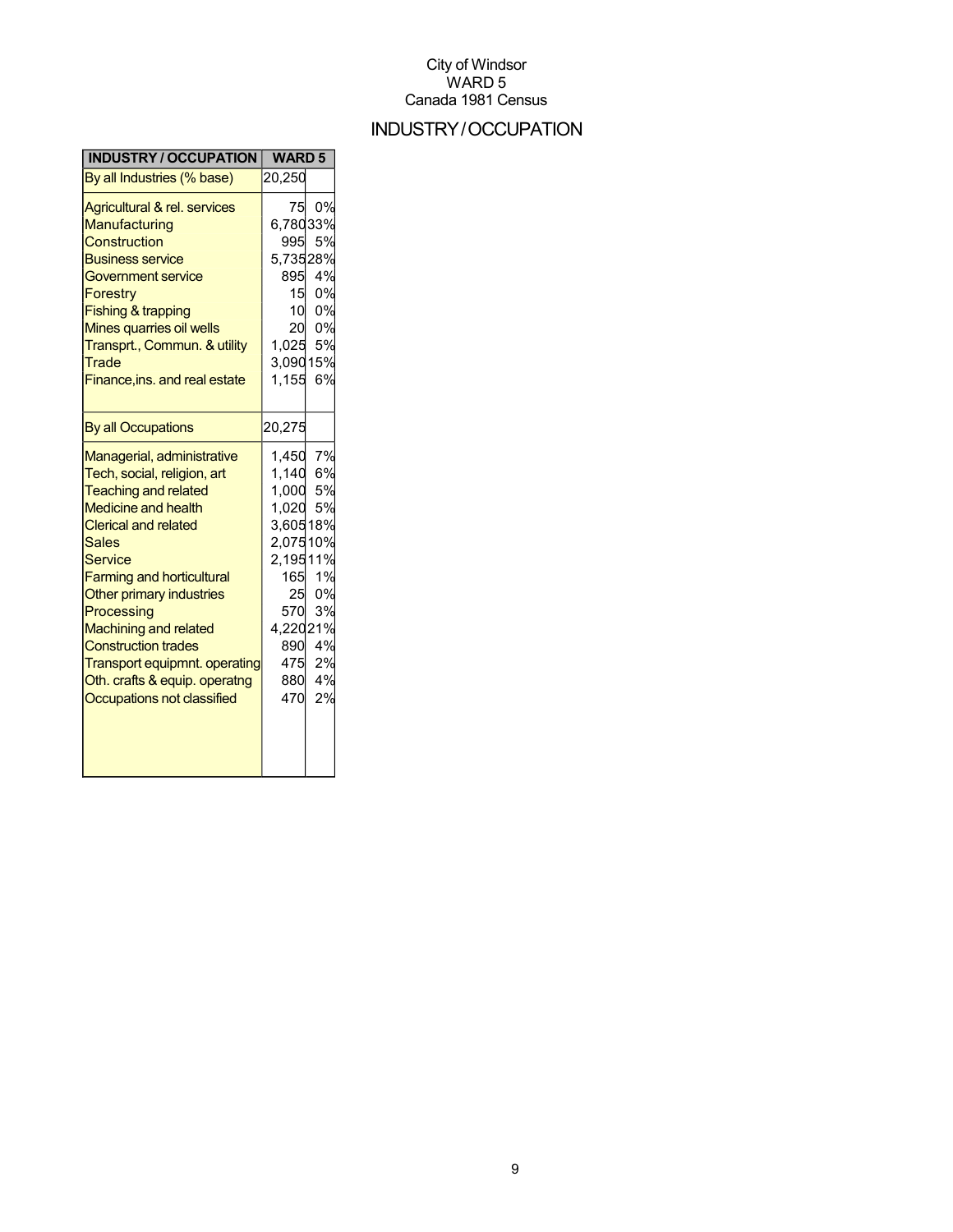## DWELLINGS

| <b>DWELLINGS</b>                                                                                                                                                                                                                                | <b>WARD 5</b>                                                                       |                              |
|-------------------------------------------------------------------------------------------------------------------------------------------------------------------------------------------------------------------------------------------------|-------------------------------------------------------------------------------------|------------------------------|
| <b>Total occupied dwellings</b><br>Dwellings where (% base) 14,275<br>census data are available.                                                                                                                                                | 14,261                                                                              |                              |
|                                                                                                                                                                                                                                                 |                                                                                     |                              |
| <b>By Tenure</b>                                                                                                                                                                                                                                |                                                                                     |                              |
| Owned<br>Rented                                                                                                                                                                                                                                 | 9,60567%<br>4,64033%                                                                |                              |
| <b>By Dwelling Type</b>                                                                                                                                                                                                                         |                                                                                     |                              |
| Single, detached house<br>Apartment in bldg. 5+ firs<br><b>Movable dwelling</b><br>All other dwelling types                                                                                                                                     | 8,71561%<br>2,17015%<br>3,36024%                                                    | 0%                           |
| <b>By Period of Construction</b>                                                                                                                                                                                                                |                                                                                     |                              |
| Before 1920<br>1921 - 1945<br>Before 1946<br>1946 - 1960<br>1961 - 1970<br>1971 - 1975<br>1976 - 1980<br>1980<br>1971 - 1980<br>1981                                                                                                            | 1,085 8%<br>1,350<br>3,26523%<br>2,99521%<br>3,81027%<br>2,50018%<br>6,31044%<br>40 | 265 2%<br>9%<br>355 2%<br>0% |
| <b>Gross Rent</b>                                                                                                                                                                                                                               |                                                                                     |                              |
| Gross rent < \$100<br>Gross rent \$100 - \$199<br>Gross rent \$200 - \$299<br>Gross rent \$300 - \$399<br>Gross rent \$400 - \$499<br>Gross rent \$500 - \$699<br>Gross rent \$700 - \$999<br>Gross rent \$1000 - \$1399<br>Gross rent \$1400 + | 115<br>385<br>2,055<br>1,500<br>485<br>110<br>15<br>25                              |                              |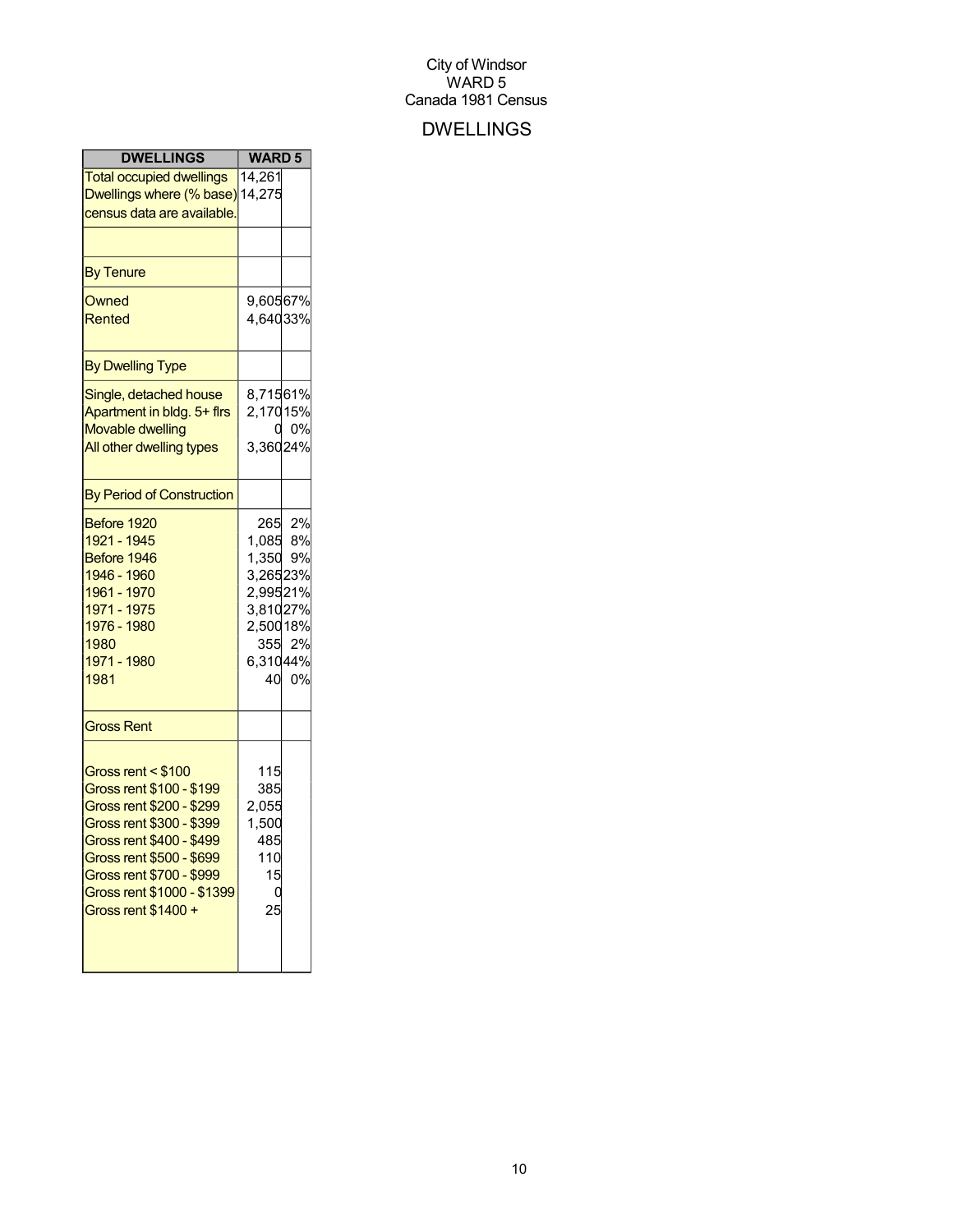## HOUSEHOLDS/MARITALSTATUS

| <b>HOUSEHOLDS / MARITAL STATUS</b>                                                 | <b>WARD 5</b>                                                   |              |
|------------------------------------------------------------------------------------|-----------------------------------------------------------------|--------------|
| Private Households (% base)                                                        | 14,255                                                          |              |
|                                                                                    |                                                                 |              |
| By Size of Household                                                               |                                                                 |              |
| 1 Person<br>2 Person<br>3 Person<br>4 Person<br>5 Person<br>6 or more Persons      | 2,81020%<br>3,92027%<br>2,44017%<br>2,97521%<br>1,44510%<br>670 | 5%           |
| Persons in private households<br>Number of persons/household                       | 41,395<br>2.9                                                   |              |
| Total Population (% base)                                                          | 41,835                                                          |              |
| <b>By Marital Status</b>                                                           |                                                                 |              |
| Single, never married<br><b>Married</b><br>Widowed<br><b>Divorced</b><br>Separated | 17,94043%<br>20,25048%<br>1,835 4%<br>880                       | 970 2%<br>2% |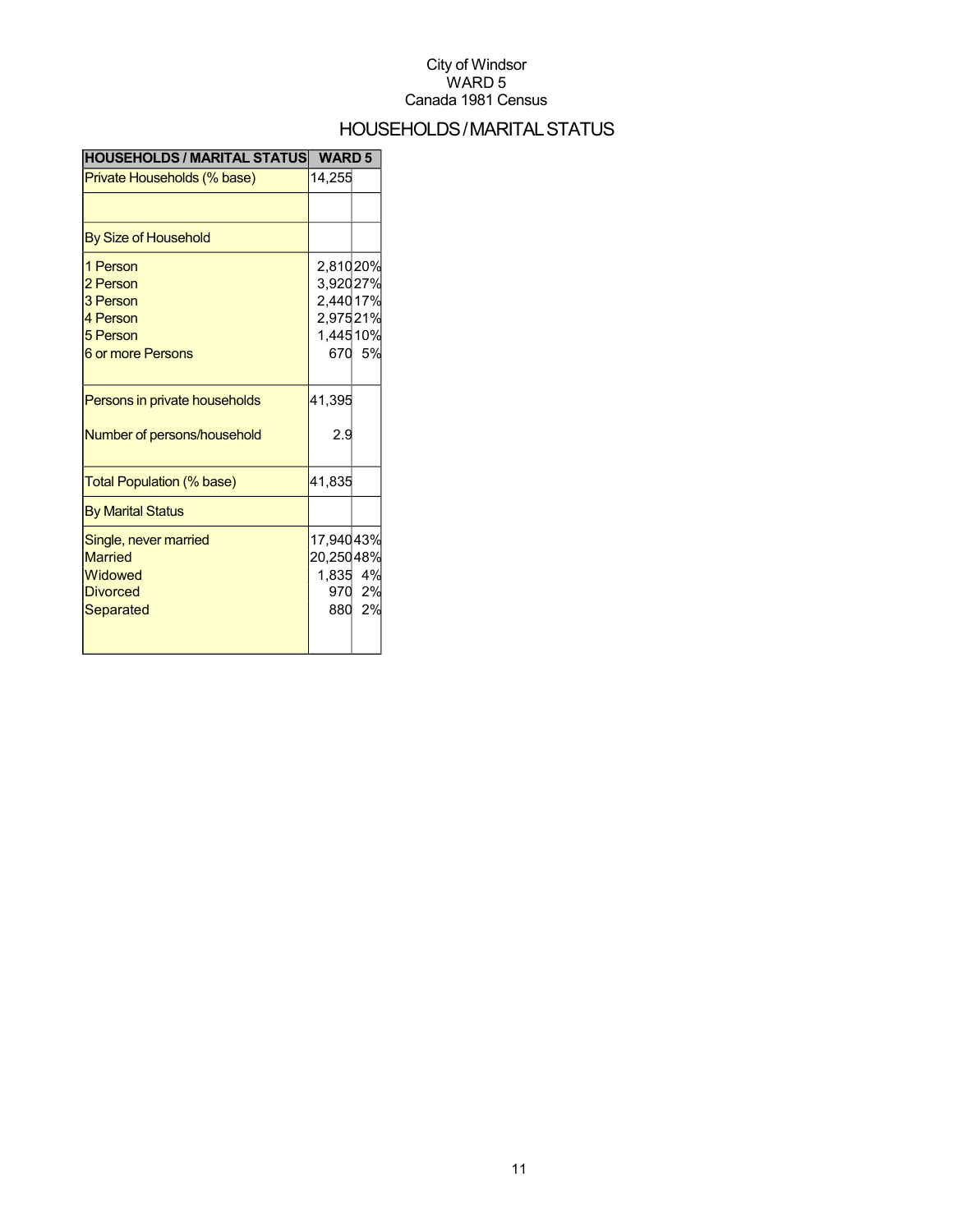## FAMILIES/CHILDREN

| <b>FAMILIES / CHILDREN</b>                                                                                                                                | <b>WARD 5</b>                                    |        |
|-----------------------------------------------------------------------------------------------------------------------------------------------------------|--------------------------------------------------|--------|
| Total Census Families (% base) 11,205                                                                                                                     |                                                  |        |
|                                                                                                                                                           |                                                  |        |
| By family structure                                                                                                                                       |                                                  |        |
| <b>Husband-wife families</b>                                                                                                                              | 9,95089%                                         |        |
| Children at home                                                                                                                                          | 7,92571%                                         |        |
| Number of lone-parent families<br><b>Male Parent</b><br><b>Female Parent</b><br>under 35 years<br>35 - 44 years<br>44 - 54 years<br>$55 + \mathrm{years}$ | 1,23511%<br>1,07510%<br>450<br>325<br>215<br>165 | 195 2% |
| <b>Total families with Children</b><br>at Home(% base)                                                                                                    | 5,590                                            |        |
| $0 - 5$ years<br>$6 - 14$ years<br>15 - 17 years                                                                                                          | 1,65530%<br>1,70531%                             | 340 6% |